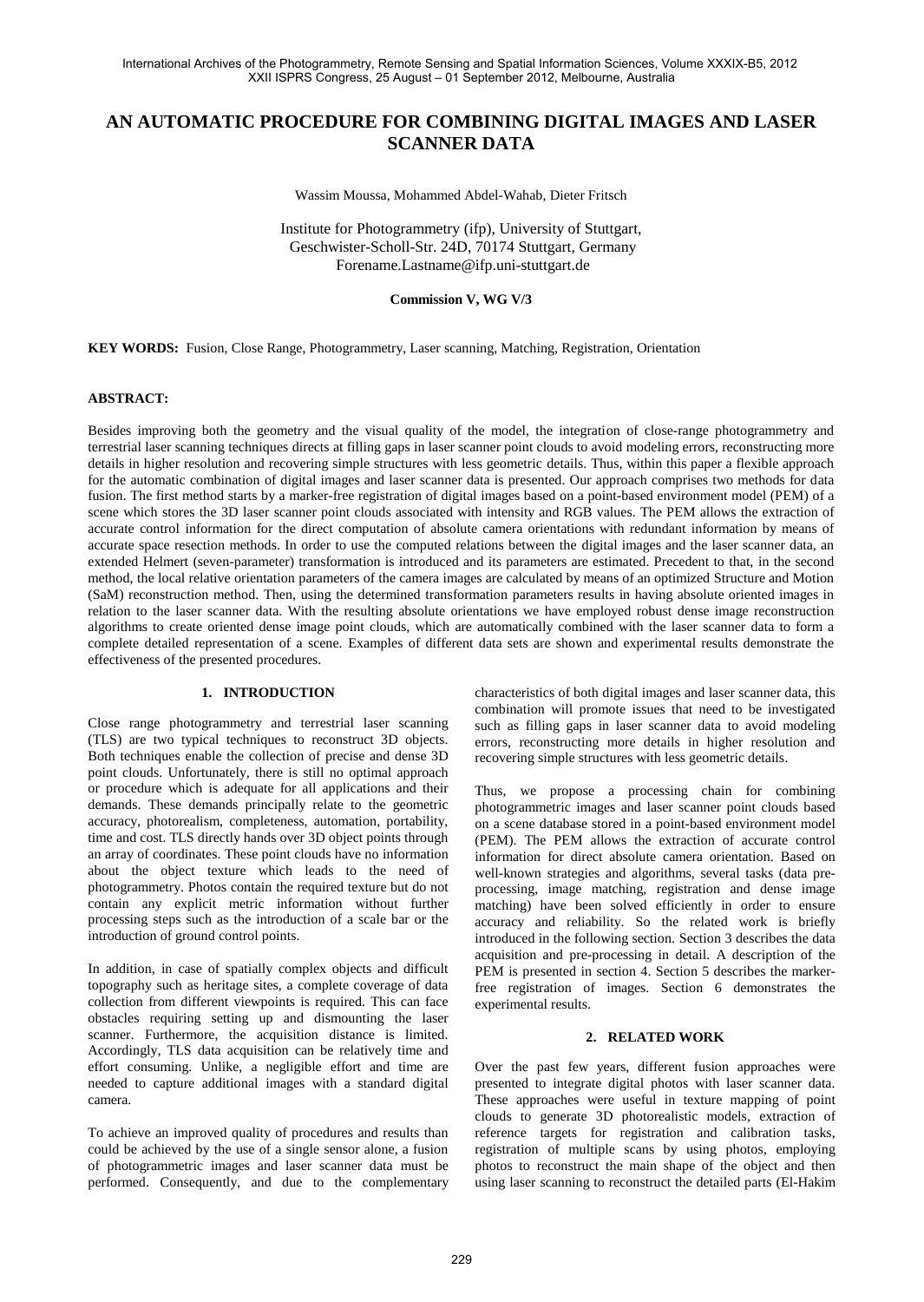et. al., 2003), and last but not least filling gaps in laser scanner point clouds caused by occlusions (Alshawabkeh, 2006). Constructive on that we propose a fully automatic method for the integration of digital imagery and laser scanning point clouds.

The prerequisite for the combination of digital images and laser scanner data is finding a registration approach that comprises advantageous characteristics in terms of precision, reliability and simplicity. In general, the registration process can either proceed automatically or manually by placing artificial targets into the scene. The latter can be time and effort consuming, so it is worthwhile to use the former one. Typical automatic registration approaches use distinctive features for the registration of digital images and point clouds. These features have to be matched in both sensors.

Basically two images can be generated from TLS data, the reflectance and the RGB images. The former is generated from the intensity values while the latter is generated from the RGB values. Employing the generated images will simplify the extraction of distinctive features from 3D point clouds to a 2D problem. Accordingly, registering both sensors will be based on a matching between both the generated and the camera images, see (Alba et al., 2011).

Consequently, each sample in the PEM is not only associated with a reflectance value, but also with a RGB value. Therefore we employed the generated images in order to build a PEM database which includes a list of distinctive features with their descriptors extracted from both generated images. As a result, our proposed fusion procedure is firstly based on the potential to develop an efficient pipeline able to fuse data sources and sensors for different applications. Secondly it yields at an increase in automation and redundancy. Finally, it represents a direct solution for data registration.

## **3. DATA ACQUISITION AND PRE-PROCESSING**

A Leica ScanStation HDS 3000 and a Faro Laser Scanner Focus<sup>3D</sup>, figure 1 (left and center) respectively, were used to perform the laser scanner measurements. The former is a timeof-flight-based laser scanner operating at a wavelength of 532 nm, for more details see (Böhm, 2007). The latter is a phase shift-based laser scanner operating at a wavelength of 905 nm. It sends the infrared laser beam into the center of a rotating mirror. The mirror deflects the laser on a vertical rotation around the scene being scanned; scattered light from surroundings is then reflected back into the scanner. The range measurements are accurately determined by measuring the phase shifts in the waves of the infrared light. The Cartesian coordinates of each point are then calculated by using angle encoders to measure the mirror rotation and the horizontal rotation of the scanner. The scanner has a maximum field of view of  $360^{\circ} \times 305^{\circ}$  in horizontal and in vertical respectively, with a high measurement speed: up to 976 kpts/sec can be obtained. The possible standoff range is 0.6 to 120 meters. The manufacturer specifies the maximum ranging error with  $\pm 2$ mm at 10 to 25 meters. Experiments for this study were demonstrated using different datasets. The old farm building and the Lady Chapel of the Hirsau Abbey ruins, see (Moussa & Fritsch, 2010), datasets were acquired by the Leica HDS 3000 at an approximate sampling distance of 2cm and 5cm respectively on the object's surface. Furthermore, the Stuttgart University building dataset was acquired using the Faro Focus3D



Figure 1. The employed sensors. From the left, Leica Scan Station HDS 3000, Faro Laser Scanner Focus<sup>3D</sup> and NIKON D2X digital camera

at an approximate sampling distance of 2cm on the object's surface.

Digital photographs have been captured by a standard calibrated digital camera NIKON D2X (12 Mpx) with 20mm lens (figure 1-right). The collected imagery require the following process: correction of image distortions; considering only the green channel in order to get similar intensity values in the generated and the camera images and to reduce illumination differences; resizing digital images to fit as good as possible to the ground sampling of the generated images in order to ensure optimal matching performance.

# **4. POINT-BASED ENVIROMENT MODEL**

The point-based environment model is introduced in (Böhm, 2007) as a dense point-wise sampling of the scene surface that can easily be acquired by long-range 3D sensors, such as TLS systems and machine vision cameras. Where each sample is located in an approximately regular polar grid and comprised of the 3D coordinates of the point associated with an intensity value. The PEM features are extracted from the corresponding reflectance image by direct mapping of the laser scanner polar coordinates. This requires, according to the scanning mechanism of the laser scanner, one scan section that comprises one image matrix. Consequently, this method is limited and inflexible especially in case of having multiple sections in one scan.

Moreover, in this representation, straight object lines are mapped as curved lines in the generated images. Contrarily, camera images are provided with central perspective lenses. This causes changes in the grey values along the object lines not only due to the different illuminations but also to the different geometries. Additionally, the resulting reflectance image requires visual enhancement (histogram equalization) because of the poor contrast. Accordingly, imaging laser scanner polar coordinates as a 2D representation may intricate the feature matching process between the reflectance and the camera images.

Therefore, we expand the point-based environment model as follows. Since terrestrial laser scanners provide for each measurement intensity and RGB values, we stored these values in the PEM. This extension has an important advantage, because instead of using only intensity values, a similar approach can be also applied on RGB. This results in extracting redundant information from both generated images. Moreover, the intensity values are recorded as the energy of the reflected laser beam, which locally illuminates the surface at a very narrow bandwidth of the laser beam. This may outcome in missing some good features which are not visible at the narrow bandwidth of the light source (Böhm, 2007).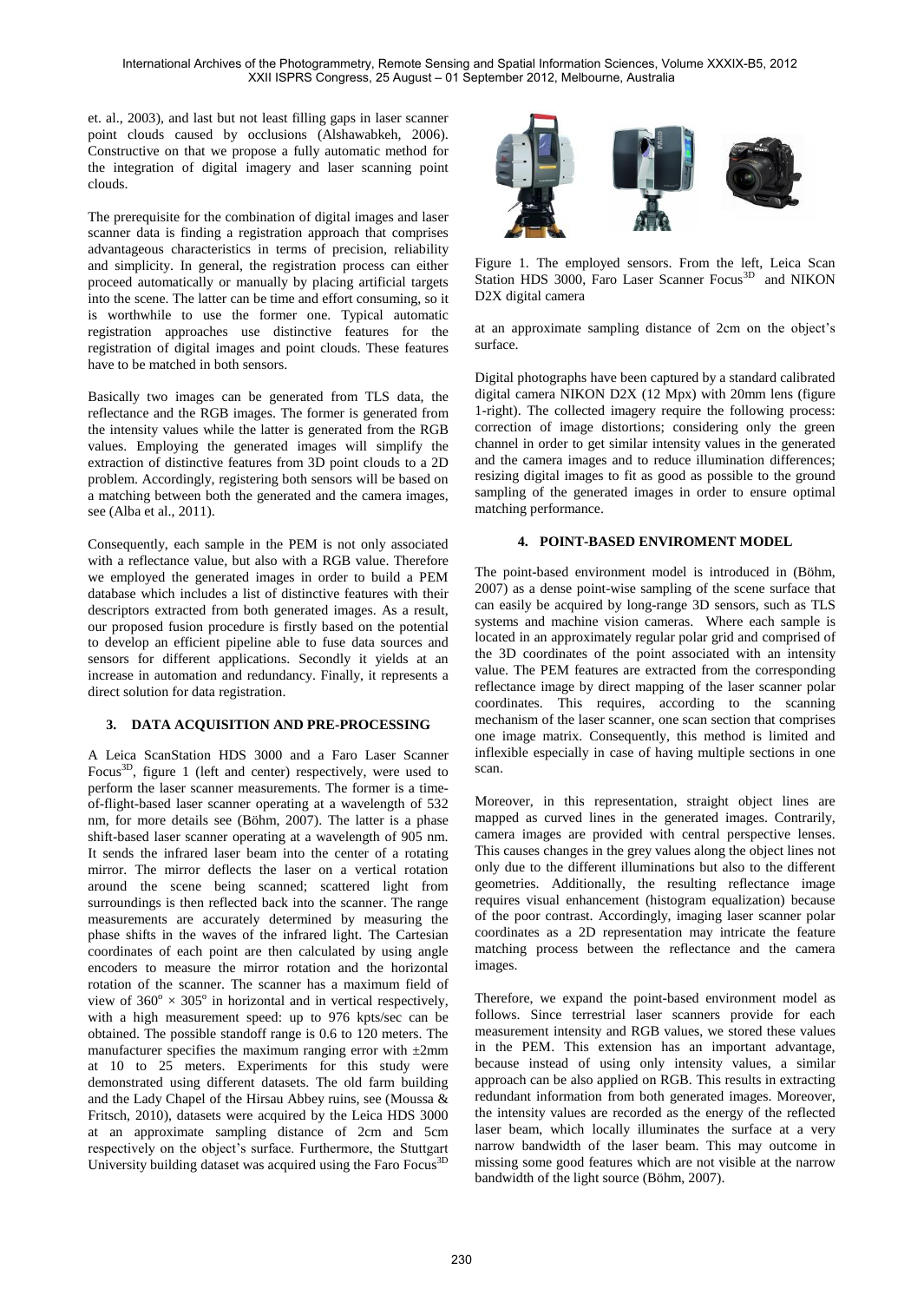

Figure 2. Dataset of Stuttgart University building, (from the left) 3D laser point cloud, RGB image of Faro Focus<sup>3D</sup> and our generated RGB image

To avoid difficulties in the feature matching process and the disagreements between both the generated and the camera images, it would be worthwhile to project the laser point cloud into a central perspective representation (Meierhold et. al., 2010).

Furthermore, despite of the high advance in LiDAR systems, e.g. the Faro Focus<sup>3D</sup>, they still deliver reflectance and RGB images with mapped curved lines based on the scanning mechanism (see figure 2-center). Therefore, we propose a flexible method to generate the reflectance and the RGB images based on the collinearity equation (1) in order to project each point cloud into a virtual image plane, as shown in figure 2 right.

$$
x = -c \frac{\mathbf{r}_{11}(X - X_0) + \mathbf{r}_{21}(Y - Y_0) + \mathbf{r}_{31}(Z - Z_0)}{\mathbf{r}_{13}(X - X_0) + \mathbf{r}_{23}(Y - Y_0) + \mathbf{r}_{33}(Z - Z_0)}
$$
  
\n
$$
y = -c \frac{\mathbf{r}_{12}(X - X_0) + \mathbf{r}_{22}(Y - Y_0) + \mathbf{r}_{32}(Z - Z_0)}{\mathbf{r}_{13}(X - X_0) + \mathbf{r}_{23}(Y - Y_0) + \mathbf{r}_{33}(Z - Z_0)}
$$
\n(1)

where  $(x, y)$  are the unknown image coordinates,  $(X, Y, Z)$ constitute the corresponding known object coordinates in the laser point cloud,  $(X_0, Y_0, Z_0, r_{ij})$  denote the known exterior orientation parameters since we assume that the camera is placed in the same position as the laser scanner. The parameter ( *c* ) represents the defined focal length to accomplish the projection into the generated image which is set to the same value of the camera image in order to achieve good results.



Figure 3. Lady Chapel dataset. From the left, 3D laser point cloud and generated RGB images with different pixel footprints; interval distance in object space (3, 8 and 13 cm)

Up to now, all 3D point clouds have been projected into the image plane. Practically, to generate the reflectance and RGB images, it is sufficient to have one projected point per pixel. However, using an interpolation process, more projected points per pixel will improve the accuracy of the 3D coordinates of the extracted features in the generated images. On the other hand, the interpolation process will also fill any image pixel, which does not contain information. As a result, the pixel size is calculated from projecting the required interval distance onto



Figure 4. Old farm dataset, 3D laser point cloud (left) and the matched features on the RGB image (right). In close, the nearest neighbors (green) used to interpolate the corresponding object coordinates for each feature (yellow)

the image plane. Accordingly, the pixel size has a direct effect on the required image resolution and the desired number of projected points in image pixel (figure 3).

As the extracted features from the generated images are located with subpixel accuracy, the corresponding 3D locations have to be calculated using an interpolation process based on weighted distances of nearest neighbors measurements (see figure 4). In case that the range measurements are not available for all neighboring points (e.g. 4 neighbors) in the PEM, this point will be excluded. For that we employed the Fast Library for Approximate Nearest Neighbors (Muja & Lowe, 2009) and the kd-tree implementation in the *VLFeat* library 0.9.14 (Vedaldi & Fulkerson, 2010). The generated PEM plays a key role to provide accurate control information for direct absolute orientation of Hand-held cameras.

#### **4.1 Feature Extraction**

The generated images from laser point clouds and camera images indicate differences related to image resolution, radiometry, direction of illumination and viewing direction. As a consequence, the identification of corresponding points between generated and camera images requires a robust feature matching algorithm, which is insensitive to illumination and scale differences and employs region descriptors instead of edge detectors (Böhm & Becker, 2007). A wide variety of feature operators have been proposed and investigated in the literature, see e.g. (Tuytelaars & Mikolajczyk, 2007). Generally, repeatability is the most important attribute for a feature operator, which indicates the capability of finding the same exact feature under different viewing and illumination conditions (Barazzetti et al., 2010). (Valgren & Lilienthal, 2007) addressed the high repeatability of SIFT (Lowe, 2004) and SURF (BAY et al., 2008) operators in the case of terrestrial images.

(Morel & Yu, 2009) propose the affine SIFT (ASIFT) feature detection algorithm which extends the SIFT method to fully affine invariant local image features. The ASIFT method simulates a set of sample views of the initial images, obtainable by varying the two camera axis orientation parameters, namely the latitude and the longitude angles, which are not treated by the SIFT method. Then it applies the SIFT method itself to all images thus generated. Therefore, ASIFT covers effectively all six parameters of the affine transform. (Morel & Yu, 2009) illustrate that most scenes with negligible or moderate camera view angle change that match with ASIFT also match with SIFT (usually fewer matching points). Nevertheless, when the view angle change becomes important, SIFT and other methods fail while ASIFT continues to work. Thus, ASIFT has been chosen for our experiments.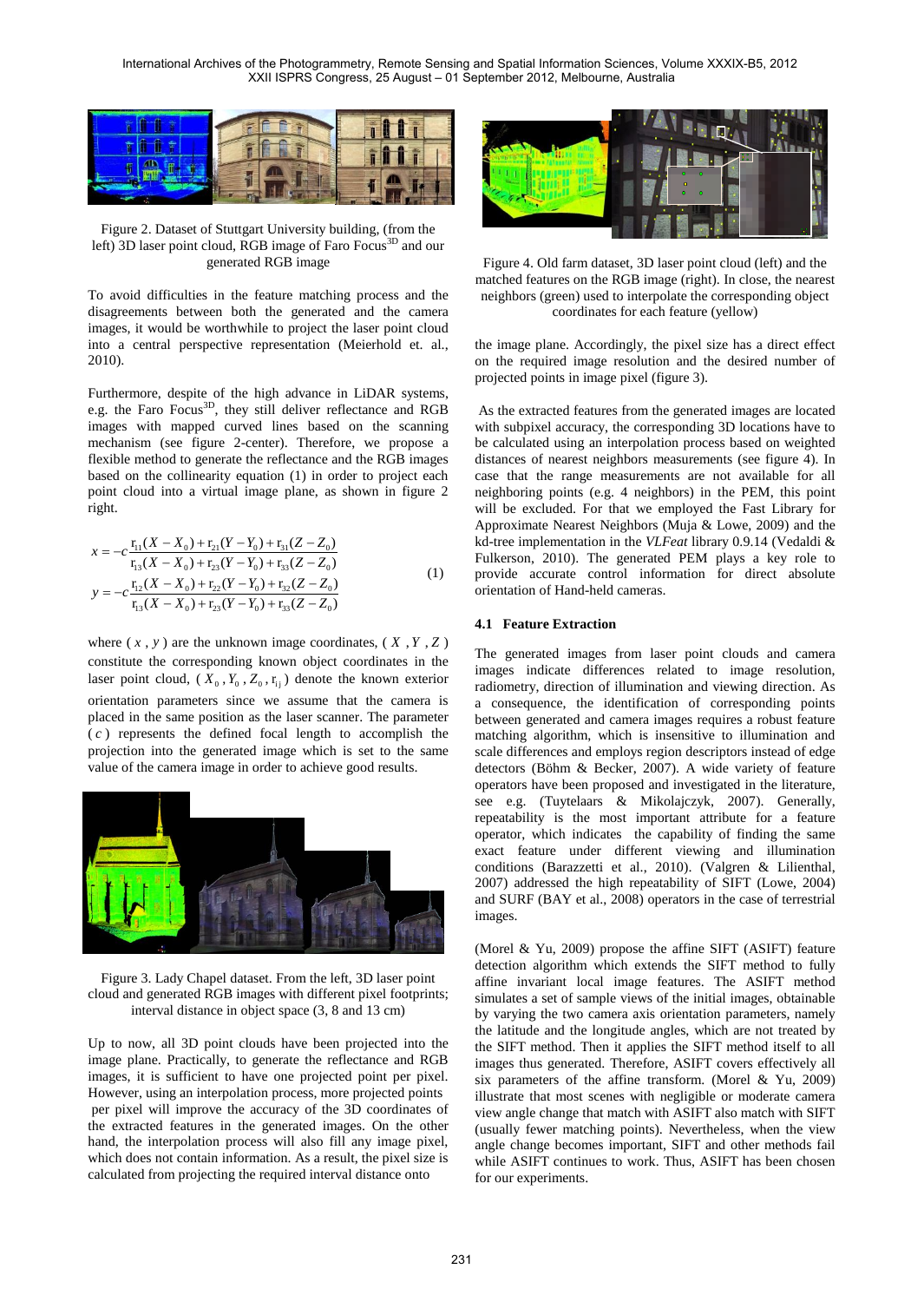### **5. IMAGE REGISTRATION**

Finding the mathematical mapping by calculating the relative orientation between the digital images and the extended PEM database is referred as sensor registration. Most registration approaches are classified according to their nature (area-based and feature-based) and according to four basic steps of image registration procedure: feature detection, feature matching, transform model estimation and image transformation and resampling (Zitoza & Flusser, 2003). So, in the next paragraphs, a marker-free registration pipeline of camera images based on a feature matching process with the PEM database's features is introduced. This process involves determination of correspondences and calculation of camera orientation.

### **5.1 Determination of Correspondences**

**Feature Extraction:** As mentioned in section 4.1, ASIFT operator has been used for feature detection and description in camera images.

**Feature Matching and Filtering:** ASIFT associates a descriptor to each detected image feature following the standard SIFT operator. Interest feature matching is performed by employing a pair-wise comparison of descriptor space distances for interest features in each camera image and the PEM database, without any preliminary information about the image network or epipolar geometry. Since the PEM features are linked to their 3D coordinates, a standard RANSAC filtering scheme (Fischler & Bolles, 1981) is adapted to a closed-form space resection algorithm proposed by (Zeng & Wang, 1992) as a mathematical model in order to exclude mismatches.

### **5.2 Camera Orientation Based on Accurate Space Resection**

Once the 3D-to-2D correspondences are known, the exterior camera orientation relative to the laser scanner data (PEM) is resulting from solving the Perspective-n-Point (PnP) problem, also known as space resection in photogrammetry. The latter aims at estimating the camera orientation from a set of 3D-to-2D point correspondences. So, accurate space resection methods are employed in order to compute the absolute orientation of the camera using redundant information. To improve efficiency and accuracy, an outlier rejection procedure based on the noise statistics of correct and incorrect correspondences is applied.

**Accurate Camera Space Resection**: Accurate space resection methods determine the orientation of a camera given its intrinsic parameters and a set of correspondences between 3D points and their 2D projections. These methods have received much attention in both Photogrammetry and Computer Vision. Particularly, in applications which are computationally expensive such as feature point-based camera tracking (Lepetit & Fua, 2006) which handle hundreds of noisy feature points in real-time. However, for redundant data handling, the most accurate methods for solving space resection problem rely on iterative optimization methods (Lu et al., 2000). An essential prerequisite for iterative methods is having a reasonable initial estimate. With poor initial values it will be prone to failure. In this application, we use the Efficient Perspective-n-Point (EPnP) algorithm (Moreno-Noguer et al., 2007). EPnP proposed as a non-iterative solution to the PnP problem, which is able to consider nonlinear constraints but requires only  $O(n)$ operation. It is used to calculate a good initial guess for the orthogonal iteration (OI) algorithm (Lu et al., 2000), which minimizes the error metric based on collinearity in object space, in order to estimate efficiently the camera pose.

It is worthwhile to mention that, in case of using an amateur digital camera for photograph's collection, we can consider the results of EPnP method as initial values in the extended collinearity equations by adding additional camera parameters in order to estimate the camera calibration.

**Outlier Rejection Procedure:** To improve the estimated camera pose in terms of accuracy, a statistical outlier removal process is applied to the image reprojection errors in order to discard the remaining false correspondences and discriminate the good ones. This has been considered under the assumption that a normal (Gaussian) distribution of the residual for the good correspondences is present. We employed a simple but effective rejection rule, called X84 (Hampel et al., 1986) which utilizes robust estimates for location and scale, i.e., the spread of the distribution, to set a rejection threshold.

### **5.3 Structure and Motion Reconstruction**

Reconstruction of camera orientations and structure from images is one of the most important tasks in Photogrammetry. The Structure and Motion (SaM) reconstruction method was originally developed by the Computer Vision community to simultaneously estimate the scene structure and the camera motion from multiple images of a scene.

For the derivation of accurate exterior orientations, we implemented an efficient SaM reconstruction method. It derives the exterior orientations without initial values by sequentially adding images to a bundle. Therefore, features are extracted from the imagery and matched to each other. By using an initial network analysis step large sets of images can be processed efficiently without performing this step for each available image pair. The number of unknowns within the SaM process can be reduced by using the interior orientation determined in the test field calibration. Therefore, the images are rectified by removing the distortion. For more details and accuracy analyses of our implementation see (Abdel-Wahab et al., 2011).

### **6. RESULTS AND DISCUSSIONS**

### **6.1 Data set**

In order to evaluate our results, the developed pipeline was applied to the dataset of the old farm building which is considered as a typical application for TLS. The aim was to reconstruct the missing upper right part of the façade which was not measured in this scan during the data acquisition due to standoff distance and angle limitations. 19 photographs have been employed for SaM reconstruction and marker-free registration.

### **6.2 Evaluation of Correspondences**

Using the ASIFT operator, in the generated images (1193x597 pixels) and resized camera images (1201x797 pixels), the image features were extracted. This is followed by a feature matching process based on a *quadratic matching* procedure. Then, a filtering step using RANSAC based on a closed form space resection was accomplished (see Figure 5).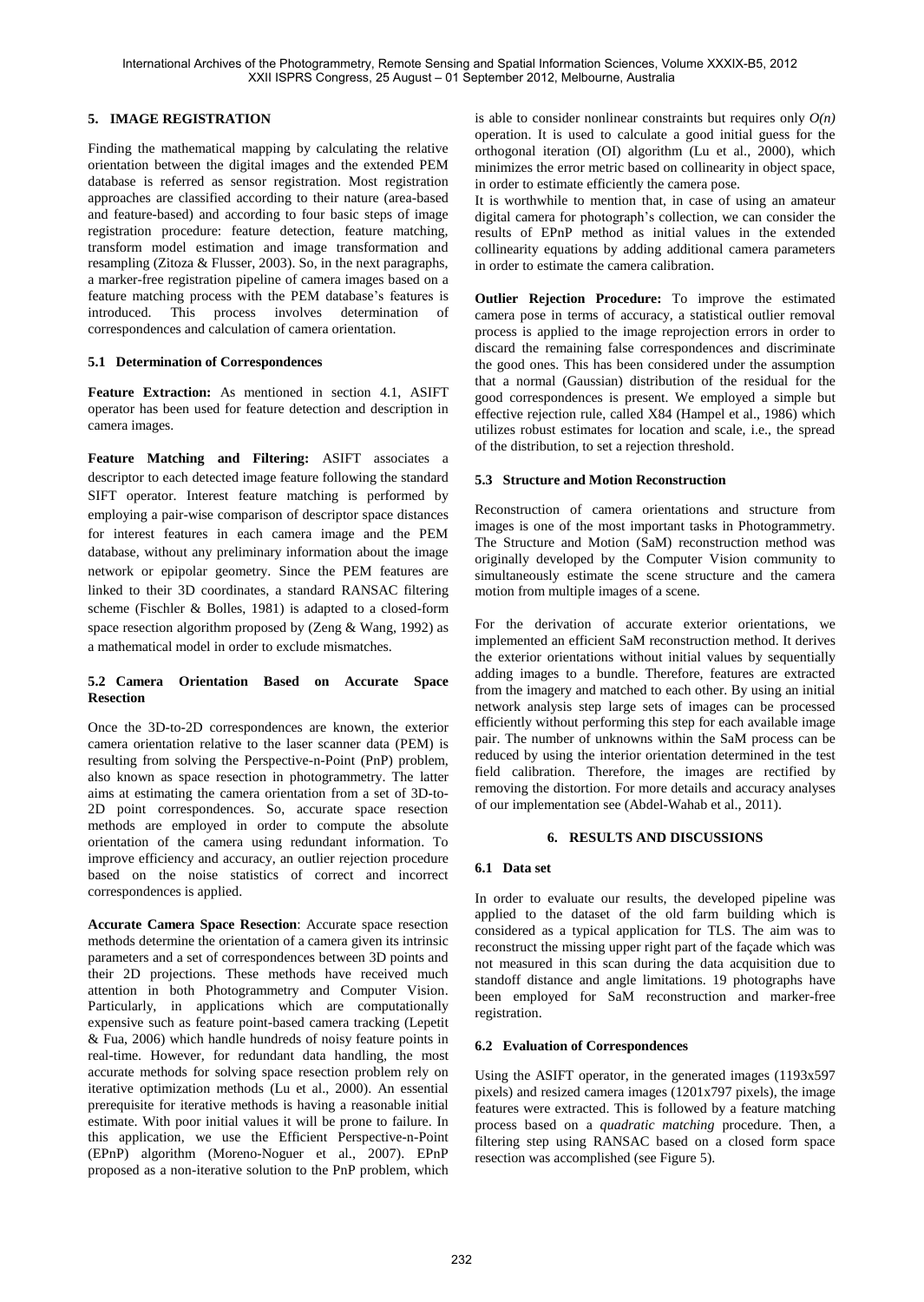International Archives of the Photogrammetry, Remote Sensing and Spatial Information Sciences, Volume XXXIX-B5, 2012 XXII ISPRS Congress, 25 August – 01 September 2012, Melbourne, Australia



Figure 5. Feature point correspondences for 19 images of the farm building dataset, correspondences after ASIFT matching (red), the results after RANSAC filtering (blue) and after statistical outlier removal X84 (green)

### **6.3 Camera Orientation**

EPnP was employed to estimate the camera orientation. The X84 rule was applied during the estimation in order to remove outliers (see figure 5). Accordingly, the overall precision of the camera orientation is in sub-pixel range, which can be improved by the iterative method (OI). In order to assess the accuracy of the camera orientation, we have performed manual measurements to compute the camera orientation using the "Australis" software package. These results were also compared to the camera orientation resulting from the SaM method, which have been transformed by the calculated Helmert parameters. Figure 6 shows that the camera orientations computed with the automatic methods (OI & SaM) give the same results as the manual method (Australis).



Figure 6. Comparison of the SaM and OI method's results. Residuals of camera orientations, using Australis results as a reference, for three images with different viewing directions. X,  $Y$ ,  $Z$  are the camera position and  $q_i$  is the quaternion rotation value.

#### **6.4 Dense image matching**

Using the absolute camera orientations, we have reconstructed a georeferenced, accurate and dense point cloud from the corresponding camera images. For that, we applied dense image matching algorithms - in particular, patch-based multi-view stereo (PMVS) method (Furukawa & Ponse, 2010) and a hierarchical multi-view stereo based on the Semi-Global Matching (SGM) method (Hirschmüller, 2008). The latter was developed in our institute (ifp), see (Wenzel et al., 2011). These methods have been employed in order to reconstruct oriented dense image point clouds which are automatically combined together with the laser scanner data to form a complete detailed representation of the scene (Figure 7). We can see that the dense image point cloud fits correctly to the laser point cloud. The generated dense image point cloud using SaM results contains almost no noise. On the contrary, one can see few noises in the generated dense point cloud by using the image registration

outputs. However, the results are still sufficient for our application and others which require small image datasets like filling of gaps in laser point cloud. Further complementary improvement using ICP as a fine registration technique is possible.



Figure 7. Dense image point cloud generated by PMVS combined together with the old farm's laser point cloud (bottom), dense image point cloud generated by the SGM using SaM outputs, about 5 million pts (upper left) and dense image point cloud generated by the PMVS using OI outputs, about 0.5 million pts (upper right)

#### **7. CONCLUSIONS AND FUTURE WORK**

Within the paper, a procedure for automatic combination and co-registration of digital images and terrestrial laser data was presented. The method uses images generated from a PEM acquired by TLS and stores the laser point cloud's 3D coordinates associated with intensity and RGB values. A marker-free registration of images based on matching the PEM and camera features was presented. Direct absolute camera orientations were computed by means of accurate space resection methods. These results were used to calculate the Helmert (seven-parameter) transformation in order to transform the local relative orientation parameters of the camera images calculated by an optimized SaM method. With the resulting absolute orientations dense image reconstruction algorithms were used to create oriented dense image point clouds automatically aligned with the laser scanner data, with a chance to reduce the final co-registration error with the help of global point cloud algorithms like ICP.

Possible improvements could be considered such as using linear features instead of point features for matching in order to reduce outliers and to improve registration accuracy. Furthermore, employing planar patches could lead to better accuracies in the final co-registration. Future work will explore this pipeline to support applications such as the filling of gaps in laser point clouds, the colorization of laser point clouds and the generation of orthophotos.